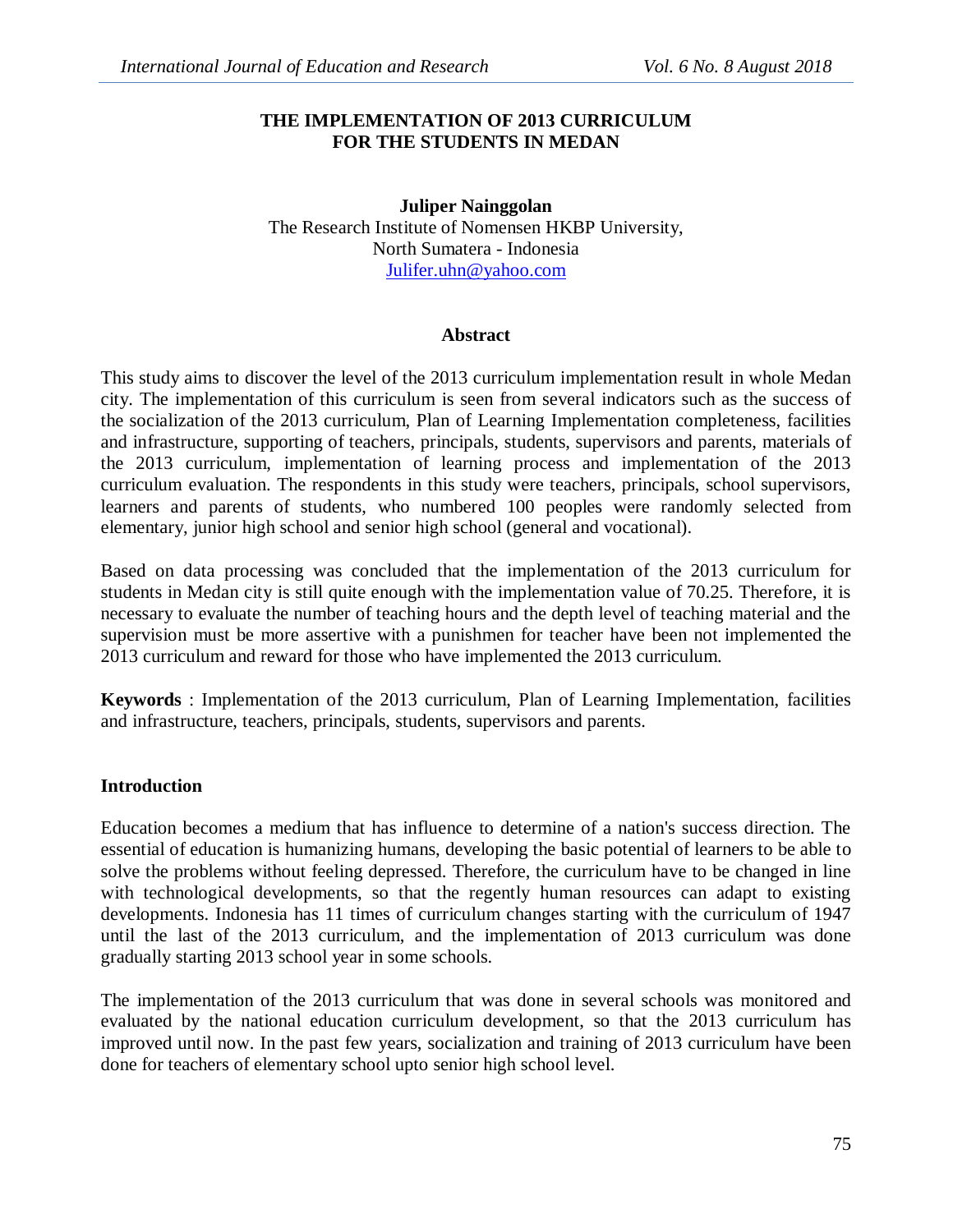In the year 2016, almost all of schools had executed the 2013 curriculum. Therefore, it is needed to be evaluated the curriculum implementation that involves learners, teachers, principals, school supervisors, and also parents of learners. For that we will conduct research entitled The Implementation of 2013 Curriculum for the Students in Medan City.

#### **Problem Statement**

The problem of this research is how to implement the 2013 curriculum for the students in Medan.

#### **Research Purpose**

The purpose of this research is to determine the success of the 2013 curriculum implementation for the students in Medan.

#### **Review of Literature**

The Act of Republic of Indonesia Number 20 Year 2003 on National Education System says that the curriculum is used as a set of plans and arrangements concerning objectives, content and lesson materials and a guidelines for the implementation of learning activities to achieve certain educational goals. The curriculum is a written material that containing the description of a school's education program that have to be implemented from year to year. (Hidayat, 2013).

According to Hamalik (in Sanjaya 2008) the curriculum is prepared and developed to achieve the educational objectives is preparing learners so that can live in the community. This component has three important roles are (1) The Conservative Roles: The curriculum plays a role in preserving cultural values as a legacy of the past. (2) The Creative Roles: The curriculum can solve every challenge according to the changes and needs of society. (3) Critical and Evaluative Roles: The curriculum plays a role in selecting and evaluating everything that is considered beneficial to the learner's life as they learn.

For the teachers, the curriculum serves as a guide in the implementation of the learning process. Learning process is not guided by the curriculum will not work effectively because learning is a process to achieve the goal so that everything will be done by teachers and students are directed to achieve goals, while the direction and objectives of learning and how the ways and strategies that be done to achieve that goal is an important component of the curriculum system. For the principals, the curriculum serves to draw up school plans and programs. Thus, the preparation of school calendars, the submission of suggestions and infrastructure both of concerning extracurricular activities and other activities should be based on the curriculum. For the supervisor, the curriculum will serve as a guide in carrying out supervision. Thus, in the supervisory process, the supervisors will be able to determine whether the school program including the implementation of the learning process had been conducted by teachers were in accordance with the demands of the curriculum or not. Based on the curriculum also the supervisor can provide suggestions and improvements. And for the students, the curriculum serves as learning guides. Through the curriculum students will understand what to accomplish, what are content or lesson materials should be mastered and what is learning experiences should be done to achieve the goals.

The differences of the 2013 curriculum with previous curriculums are additional time to learn some subjects and there are also subjects that reduced the time of study. The learning process in 2013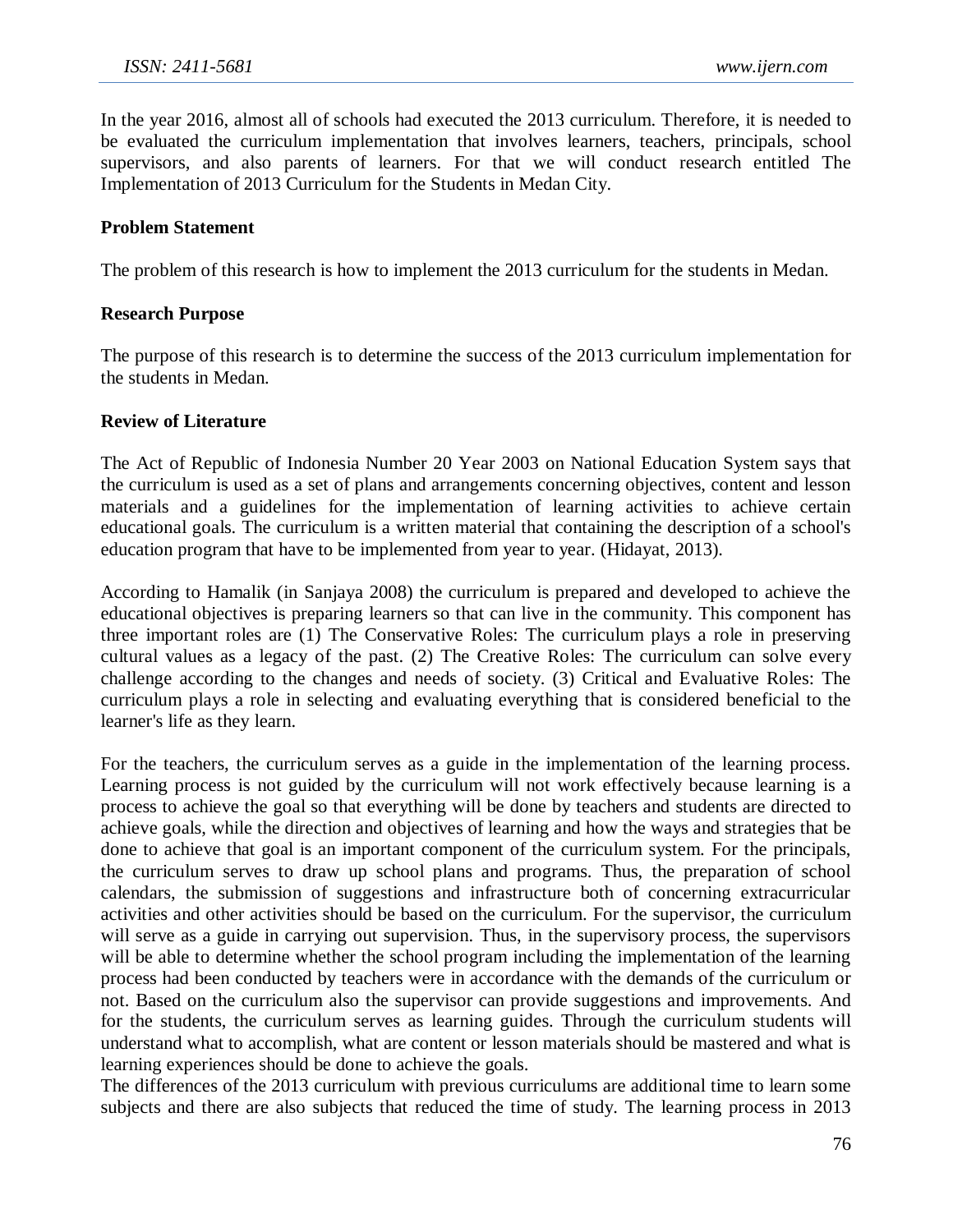curriculum is divided into two are Intracurricular and extracurricular learning. Intracurricular learning is a learning process that deals with subjects in curriculum structures and is conducted in classrooms, schools and communities. Extracurricular learning is an activity that executed for activities designed as activities outside routine scheduled learning activities every week. Extracurricular activities are mandatory and optional. The compulsory extracurricular activity is scouting, while the optional extracurricular was depends on each school, for example choir, sports group such as football and basketball, drama, dance, etc.

The 2013 curriculum is expected to be able develop the students potential equally in the cognitive, affective and psychomotor aspects. The curriculum is also expected to increase the spirit and enthusiasm of the students in learning. But that is believed by many experts that the 2013 curriculum less involving the main components of education is teacher. Teachers and schools are more widely positioned as implementers of the curriculum. Though the teachers are an important factor in the implementation of the 2013 curriculum (Rohman, 2012).

The 2013 curriculum Implementation can be able to produce productive, creative and innovative human beings to compete in internationally. According Mulyasa (2013) states that the excellence of 2013 curriculum is the use of scientific approach, character-based and using competency approaches to specific fields of study. The 2013 curriculum implementation consists of three main parts that are preparation (making Plan of Learning Implementation), implementation of learning, and assessment of learning which includes affective, cognitive, and psychomotor assessments. This implementation will affect the performance of teachers, principals and supervisors. The impact of the 2013 curriculum implementation will be seen from student achievement. The success of this implementation is strongly supported by school readiness, laboratory readiness, library readiness, principal support, teacher support, student activeness and parent support.

## **Materials and Methodology**

This research applied a qualitative research that was used to investigate deeply about the 2013 curriculum implementation for students. The subjects of this study were all of students, teachers, school supervisors, principals and parents of students. While the object in this study is the Implementation of the 2013 curriculum in elementary schools, junior high schools, senior high schools and vocational high schools in Medan city.

To find out the effect of the 2013 curriculum implementation for the students was done through an evaluative approach on the implementation of the 2013 curriculum by collecting data that was through filling instrument by teachers, students, principals, school supervisors and parents that are 20 persons of each. Especially for student parents instrument was filled by interview. Descriptive analysis of the 2103 curriculum implementation for the students is the sum of 0,25 of the average score of teachers, principals, school supervisors and students.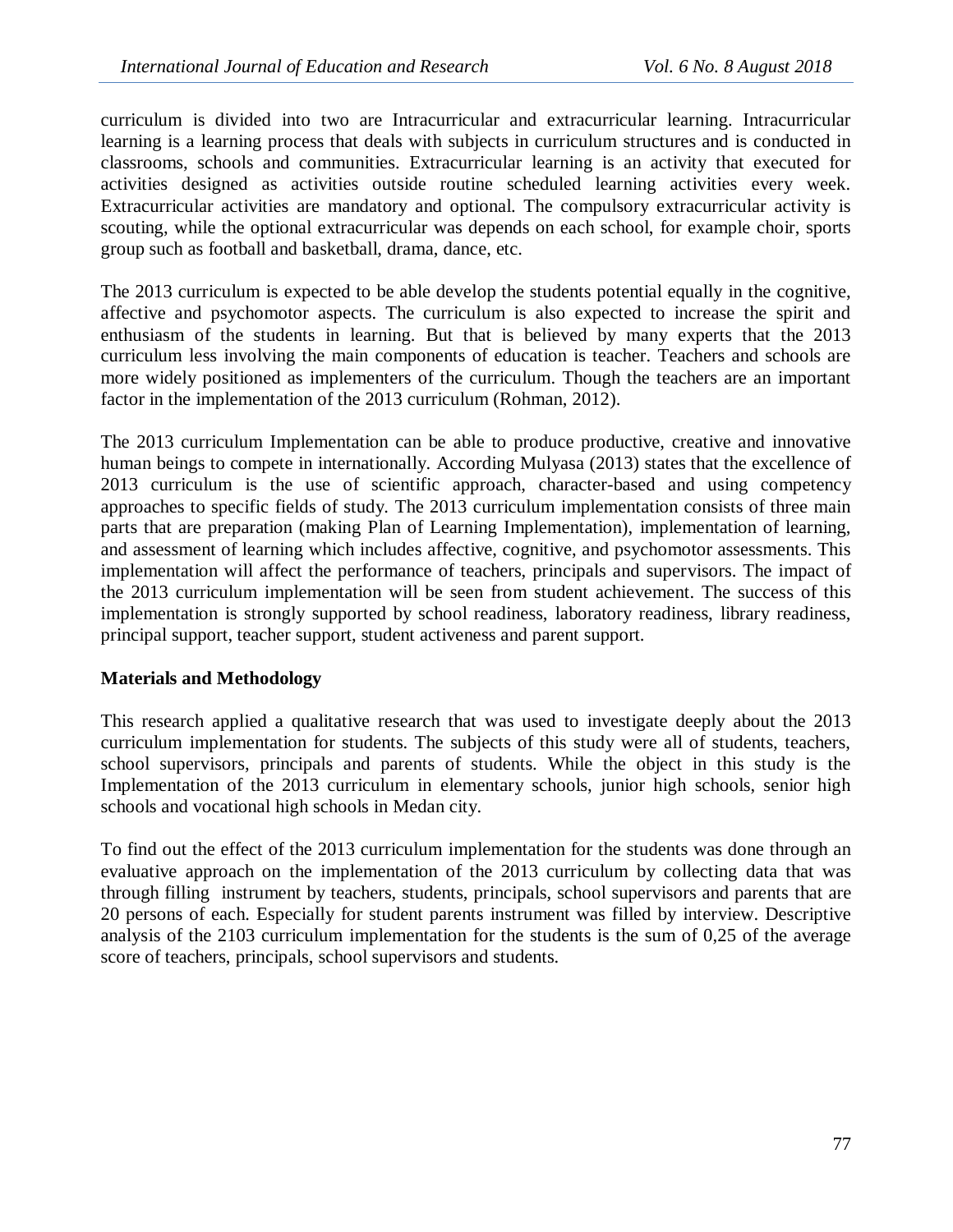#### **Research Finding and Discussions**

The result of basic descriptive analysis of this research can be presented in Table 1.

| No.            | Indicators                                                                   | Value of Implementation of the 2013 Curriculum (VIC2013) |                |       |       |         |
|----------------|------------------------------------------------------------------------------|----------------------------------------------------------|----------------|-------|-------|---------|
|                |                                                                              |                                                          | $\mathfrak{D}$ | 3     | 4     | Average |
| 1              | <b>Implementation of Socialization</b>                                       | 76,30                                                    | 81,30          | 75,00 | 57,50 | 72,50   |
| $\overline{2}$ | Plan of Learning Implementation<br>completeness                              | 76,30                                                    | 86,30          | 66,30 | 73,80 | 75,70   |
| 3              | Facilities and infrastructure                                                | 70,00                                                    | 72,50          | 53,30 | 72,50 | 67,10   |
| $\overline{4}$ | Supporting of teachers,<br>principals,<br>students, supervisors and parents, | 77,50                                                    | 76,30          | 60,00 | 71,30 | 71,30   |
| 5              | Materials of 2013 curriculum                                                 | 71,70                                                    | 67,50          | 65,80 | 59,60 | 66,20   |
| 6              | Imlementation of Learning process of<br>2013 curriculum                      | 71,60                                                    | 70,80          | 63,60 | 74,30 | 70,10   |
| 7              | Evaluation                                                                   | 72,30                                                    | 68,80          | 59,20 | 75,40 | 68,90   |
| Average        |                                                                              | 73,70                                                    | 74,80          | 63,30 | 69,20 |         |

Tabel 1. Recapitulation of the 2013 Curriculum Implementation

Remarks : 1 = Value of the 2013 Curriculum implementation of Teachers (VICT)

 $2 =$  Value of the 2013 Curriculum implementation of Principals (VICP)

3 = Value of the 2013 Curriculum implementation of Supervisors (VICS)

4 = Value of the 2013 Curriculum implementation of Students (VICSt)

so:

 $VIC2013 = 0.25VICT + 0.25VICP + 0.25VICS + 0.25VICSt$  $VIC2013 = 0.25(730) + 0.25(74.80) + 0.25(63.30) + 0.25(69.20)$  $VIC2013 = 70.25$ 

This result of VIC2013=70.25 showed that the implementation of the 2013 curriculum in Medan is quite sufficient and a very disappointing indicator is in the learning process that is far from expection of the 2013 curriculum.

The other results of the 2013 curriculum implementation is by the student parents consisting of 14 questionnaires had been filled through interviews is additional data in drawing conclusions on the activities of home students in completing the home works is presented in table 2 below.

| N <sub>0</sub> | <b>Indicators</b>                                                      | Value |
|----------------|------------------------------------------------------------------------|-------|
|                | Implementation of Socialization                                        | 60.5  |
| 2.             | Plan of Learning Implementation (RPP) completeness                     | 70,0  |
| 3.             | Facilities and infrastructure                                          | 60.0  |
| 4.             | Supporting of teachers, principals, students, supervisors and parents, | 70.0  |
| 5.             | Materials of 2013 curriculum                                           | 50,0  |
| 6.             | Imlementation of Learning process of 2013 curriculum-                  | 55,0  |
| 7              | Evaluation                                                             | 70,0  |

Tabel 2. The 2013 Curriculum Implementation by Student Parents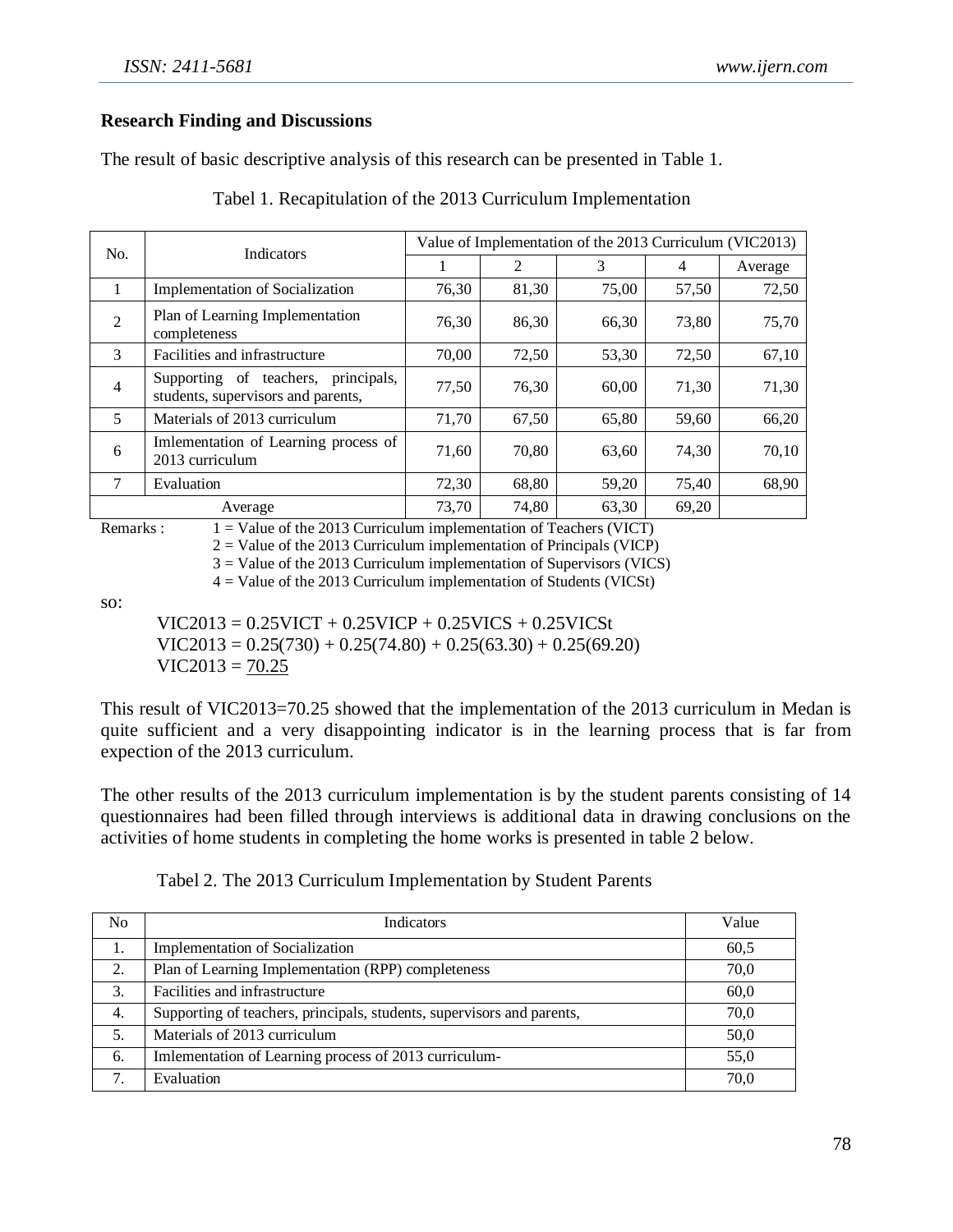Based on the above data that is found that the socialization of the 2013 curriculum by teachers, supervisors, and principals is good. In opinion of parents and students would understand less of this because they are less involved in such socialization. Indicators about the plan of learning implementation in accordance with the 2013 curriculum and the learning steps are classified as good as the results of the assessment of teachers, supervisors and principals. Returning opinions from parents and learners is not good because they are less understanding about the format of learning implementation plan of the 2013 curriculum.

Indicators of facilities and infrastructure in implementing the 2013 curriculum, the results of questionnaires by students, teachers, supervisors and principals are sufficient. This result is actually increased due to the help of books provided by schools through school operational funds. While the completeness of laboratory facilities can be said to be very low. Indicators of support and commitment of teachers, principals, supervisors and students to implement the 2013 curriculum are sufficient. Actually the spearhead of the implementation of 2013 curriculum are the teachers. Indicators of subject matter of the recognition of all respondents very well and very in accordance with the times.

However, that is seen from the amount of material obtained that the material is so much that the implementation of learning is more to just pursue the target and less well run. The implementation of learning with a scientific approach with a centralized learning model to the participants both in fact not going well. One cause is too much material, and many teachers do not understand steps of project based learning, Discovery learning and inkuiry. The attainment of material completeness is charged to students through many homework assignments to pursue the material. This is very clear from the recognition of parents of students through interviews were conducted. In the implementation of assessment or evaluation of learning, the results of data collection concluded that the assessment has been carried out include cogintif aspects, attitudes and skills with sufficient category.

# **Conclutions**

Based on the research findings of implementation of the 2013 curriculum, it can be concluded that are :

- 1. The implementation of 2013 curriculum in Medan is quite sufficient with scored of 70.25.
- 2. The weakness of 2013 curriculum implementation is in the part of the implementation of learning process was not going well and impressed the teacher pursuing the target be caused materials were much and the teacher's professionalism in pedagogics is still low, especially the implementation of scientific learning approaches.
- 3. There is needs to be carried out again the refreshment of the 2013 curriculum implementation especially in the learning process that uses scientific approaches and learning models that direct active students (student centers).